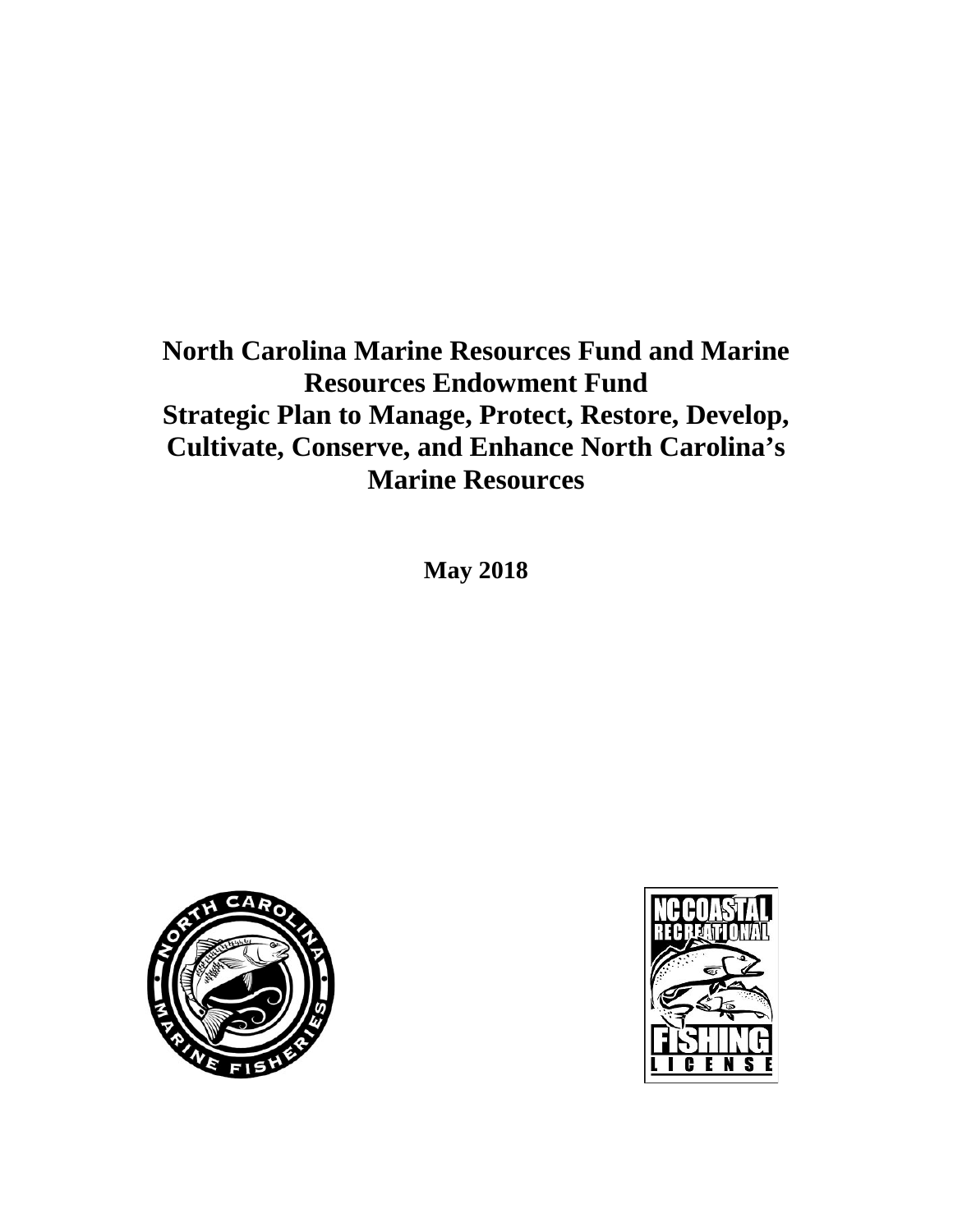### *Executive Summary*

In 2005, the N.C. General Assembly enacted N.C.G.S. § 113-174.1, and the requirement for coastal recreational fishing licenses began on January 1, 2007. Revenues from license sales are deposited into two funds, depending upon the type of license: the N.C. Marine Resources Fund and the N.C. Marine Resources Endowment Fund. The legislation directs that the funds will be used *"to manage, protect, restore, develop, cultivate, conserve, and enhance the marine resources[1](#page-1-0) of the State."* Furthermore, the State Treasurer will disburse these revenues *"only upon written direction of the Division of Marine Fisheries of the Department of Environmental Quality*.*"* These funds will assist the Division of Marine Fisheries in ensuring sustainable marine and estuarine fisheries and habitats for the benefit and health of the people of North Carolina.

To guide expenditures funded by the N.C. Marine Resources Fund and N.C. Marine Resources Endowment Fund, hereinafter referred to as the 'funds', the Division of Marine Fisheries developed this Strategic Plan to ensure the funds are used consistently as outlined in General Statute. As with all management plans, this plan is a working document that will be modified as objectives are accomplished and priorities change. The plan identifies two broad program areas: 1) Marine Resources and Habitat Management, and 2) Access and Education. The two strategic program areas include:

### **GOAL 1: Marine Resources and Habitat Management**

Support research, surveys, and investigations that provide essential information for the management of marine resources and habitats, including administrative and compliance activities necessary to obtain management objectives

### **GOAL 2: Access and Education**

Enhance public fishing access and angling opportunities and support public outreach and education that are essential to management of marine resources and habitats

# **I. Introduction**

A Coastal Recreational Fishing License statute was enacted by the N.C. General Assembly in 2005 (N.C.G.S. § 113-174.1) and the requirement for coastal recreational fishing licenses began on January 1, 2007. The license is required to recreationally fish for finfish in the state's coastal fishing waters, which include sounds, coastal rivers and their tributaries, and out to three nautical miles in the ocean. Recreational anglers who catch fish in the ocean further than three nautical miles offshore are required to have this license to land fish in North Carolina. Persons fishing in joint fishing waters (areas managed by both the Marine Fisheries Commission and the Wildlife Resources

<span id="page-1-0"></span><sup>&</sup>lt;sup>1</sup> Marine and Estuarine Resources.  $-$  All fish, except inland game fish, found in the Atlantic Ocean and in coastal fishing waters; all fisheries based upon such fish; all uncultivated or undomesticated plant and animal life, other than wildlife resources, inhabiting or dependent upon coastal fishing waters; and the entire ecology supporting such fish, fisheries, and plant and animal life. § 113-129 (11)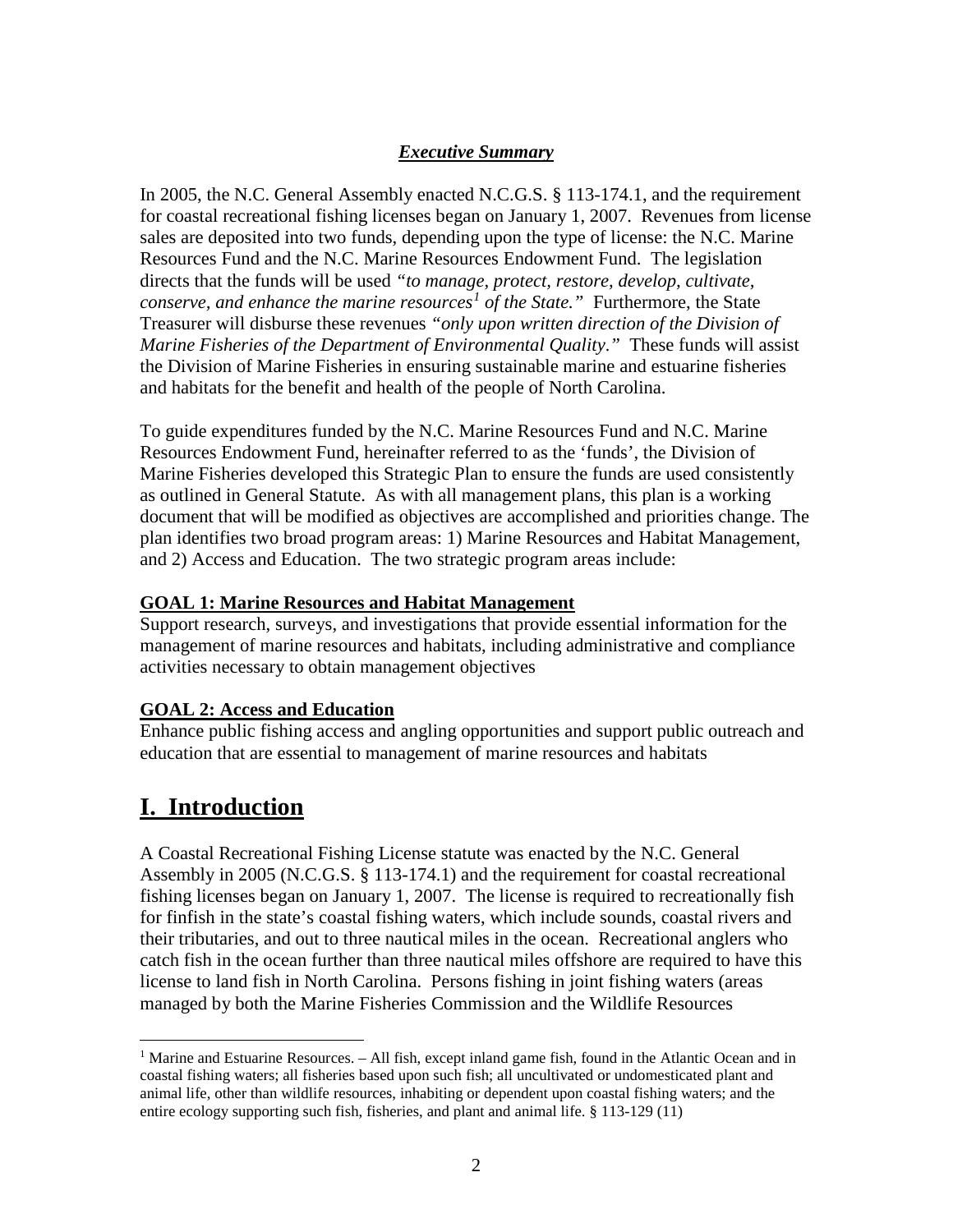Commission) are required to purchase either the Coastal Recreational Fishing License or a Wildlife Resources Commission inland fishing license.

Revenues generated from the sale of a Coastal Recreational Fishing License are deposited in the N.C. Marine Resources Fund or the N.C. Marine Resources Endowment Fund, depending on the type of license purchased, to provide monies for the enhancement of the marine resources of the state. The Division of Marine Fisheries is authorized to disburse these funds *to manage, protect, restore, develop, cultivate, conserve, and enhance the marine resources of the state.* It should be noted that this plan is a working document subject to change or modification as objectives are met and priorities are adjusted.

# **II. Coastal Recreational Fishing License Mission**

The mission for the use of funds is *to manage, protect, restore, develop, cultivate, conserve, and enhance the marine resources of North Carolina based on sound science, compliance to fisheries management measures and public access and education.* This plan sets forth a framework of goals, strategies, and objectives to meet this mission. The plan provides the basis upon which to disburse Coastal Recreational Fishing License revenues from the funds. The strategies and objectives described have been compiled and established in support of the goals based on priority research needs in:

- fishery management plans;
- issues and research priorities identified in the [Coastal Habitat Protection Plan;](http://portal.ncdenr.org/c/document_library/get_file?uuid=68734102-5af8-462a-8562-734562dc965f&groupId=38337)
- needs identified cooperatively with other state and federal agencies;
- annual [Research Priorities for the N.C. Division of Marine Fisheries;](http://portal.ncdenr.org/c/document_library/get_file?p_l_id=1169848&folderId=16293086&name=DLFE-136500.pdf)
- Other N.C. Division of Marine Fisheries planning documents such as *Coastal Recreational Fishing License Operational Plan, Artificial Reef Plan, and the Strategic Plan for Angler Education*

# **III. Plan Goals**

There are two important Strategic Goal areas identified within the Strategic Plan:

## A) **Marine Resources and Habitat Management**

Support research, surveys, and investigations that provide essential information for the management of marine resources and habitats, including administrative and compliance activities necessary to obtain management objectives

## B) **Access and Education**

Enhance public fishing access and angling opportunities and support public outreach and education that are essential to management of marine resources and habitats

Division of Marine Fisheries data collection programs are extensive, but even so, important data gaps remain. Emphasis will be to ensure that fisheries sampling, monitoring, and research adequately address the target species and fisheries, and that the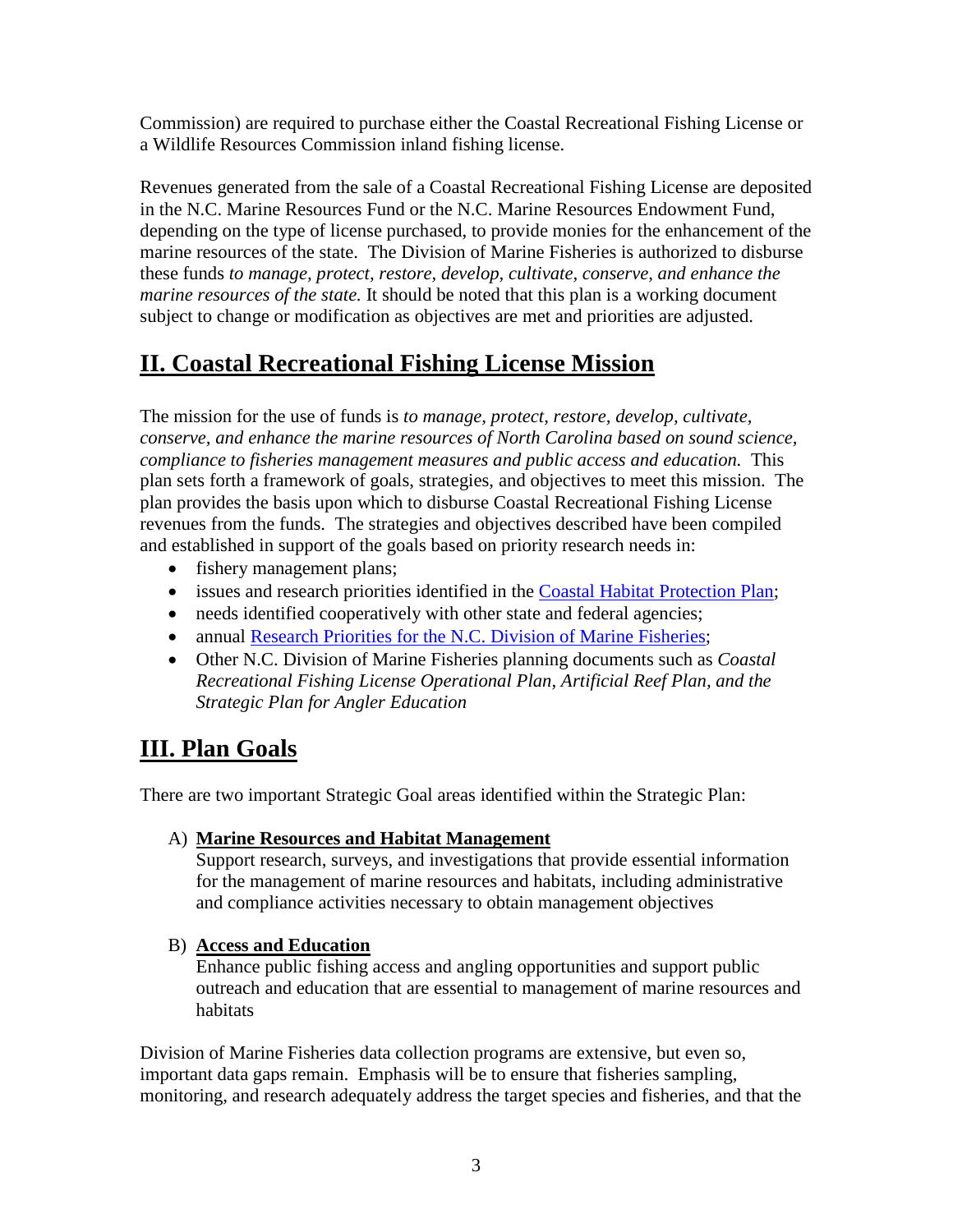resultant data are accurate, unbiased, and representative of the situation. Implementation of the provisions of the Coastal Habitat Protection Plan directly addresses the statutory charge to identify, protect, restore, and enhance critical fish habitats to provide the adequate habitat and water quality necessary to maintain our fisheries at healthy and productive levels. Ensuring compliance to fisheries management measures ensures protection of the state's marine resources. Enhancing public fishing access to coastal waters and providing angling opportunities, along with conservation education programs will build public confidence in the benefits of the Coastal Recreational Fishing License. The Division operations supporting this strategic plan will be documented annually in the *Division of Marine Fisheries Coastal Recreational Fishing License Operational Plan* including annual and multi-year obligations funded from the funds.

# **IV. OBJECTIVES and STRATEGIES**

It should be noted that this plan is a working document subject to change or modification as objectives are met and priorities are adjusted. The following high-level objectives set the universe for the detailed objectives and strategies forthcoming from the establishment of annual funding priorities by the Division. **Annual proposal requests should be congruent with the annual needs identified in the various research priority needs documents.**

## **GOAL 1: MARINE RESOURCES AND HABITAT MANAGEMENT**

### **Objective 1: Enhance Research and Monitoring**

Each year, following review of the Division of Marine Fisheries Stock Status Report, the Biological Review Team prioritizes research needs within a document entitled "The [Research Priorities for the N.C. Division of Marine Fisheries"](http://portal.ncdenr.org/c/document_library/get_file?p_l_id=1169848&folderId=16293086&name=DLFE-136500.pdf). Considered within this list of research priorities are projects identified as important within the [Coastal Habitat](http://portal.ncdenr.org/c/document_library/get_file?uuid=68734102-5af8-462a-8562-734562dc965f&groupId=38337)  [Protection Plan.](http://portal.ncdenr.org/c/document_library/get_file?uuid=68734102-5af8-462a-8562-734562dc965f&groupId=38337) The top 2016 priority issues were: oyster restoration, establishment of living shorelines, sedimentation impacts, and generating habitat metrics. Habitat research priorities include topics that address these priority issues as well as other research related to ecosystem functions and threats.

Other research priorities include various surveys of the needs, views, and expenses of recreational fishermen in North Carolina. The collection and analysis of socio-economic data are needed for descriptive and behavioral information relative to the activities of recreational anglers in the coastal fishing waters of North Carolina. These data can provide estimates of the value and economic contributions of recreational fishing, identify outreach needs, and evaluate the impacts of fishery management plans and fishing regulations on anglers.

### **Objective 2: Enhance Compliance**

Enhanced compliance ensures that anglers comply with general statutes and rules that are developed to protect and regulate the harvest of the state's fisheries. Fair and consistent law enforcement is a cornerstone to any implemented marine resource management measure to protect fishery stocks and habitats supporting these stocks. Enforcing coastal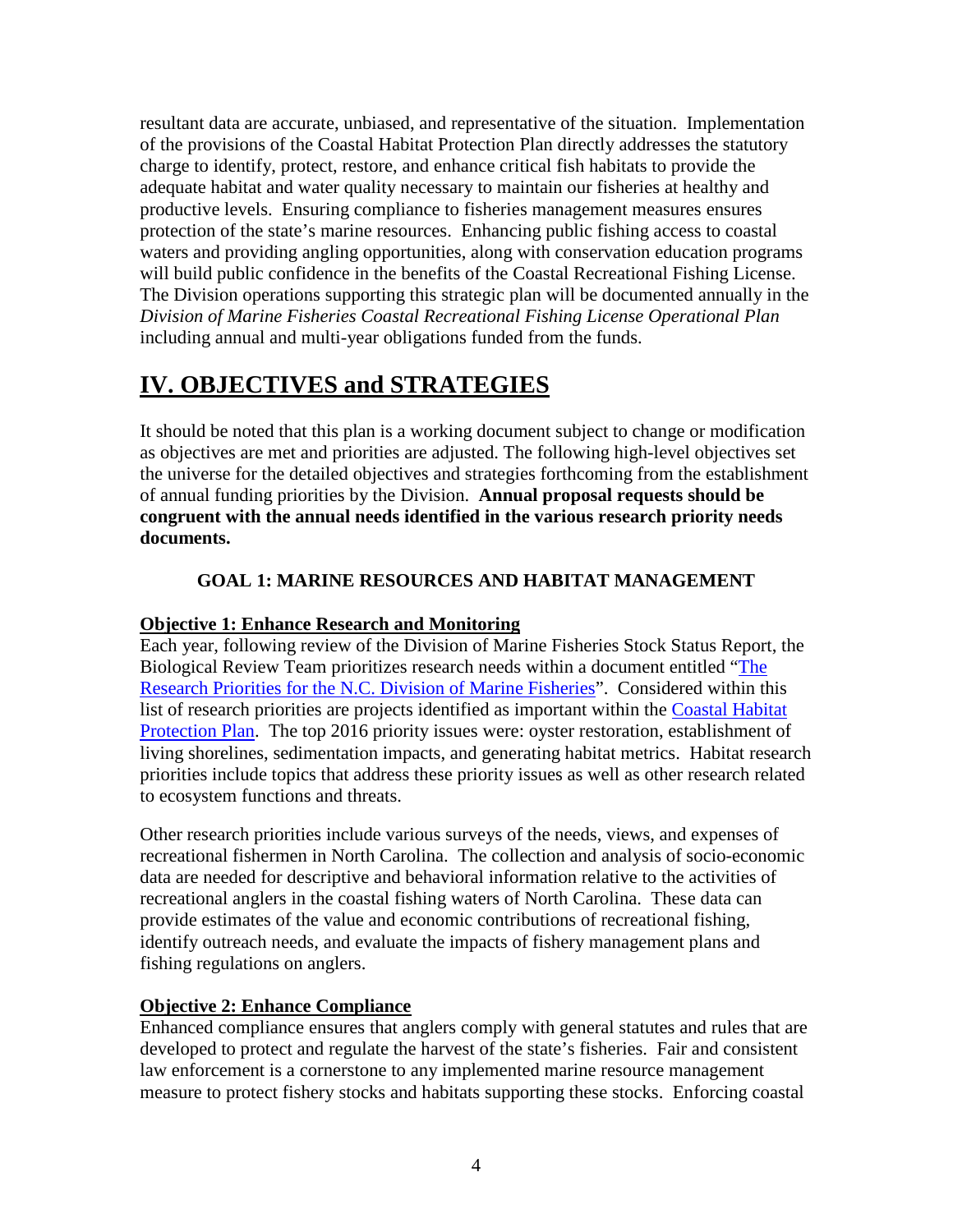fishing activities includes air, ground, and boat patrol investigations. Effective law enforcement is also dependent on state-of-the-art enforcement resources and training, administrative, technical, and communications support to officers.

#### **Objective 3: Support Fisheries Operations and Infrastructure**

Support for infrastructure and administrative (technical, communication, and training) operations is essential to address the objectives of enhanced research and monitoring. Basic infrastructure needs include field sampling vessels and gear, as well as operational support for technical and analytical staff. The critical nature and support of these operations have been legitimized by legislative mandates that provide operational support for staff. This includes, but is not limited to, operational support for license sales, support staff and management of the coastal recreational fishing license funds, and technical infrastructure to house and process data for long-term data support, analysis, and data collection needs.

### **GOAL 2: ACCESS AND EDUCATION**

#### **Objective 1: Provide Access to Marine Resources and Angling Opportunities**

The residents of North Carolina, especially the recreational fishing community will benefit from improved access and angling opportunities. Additional public access sites including boat ramps, fishing piers, beach access, and more accessible habitat enhancements such as artificial and other fishing reefs are to be constructed to support and provide broader use of these resources. Careful consideration of habitat disturbance during design and construction of new access structures is necessary, and projects should seek to restore areas of degraded habitat when possible. Coastal access projects should be considered within a larger conservation blueprint that recognizes the need to limit environmental impacts while also providing for recreational opportunities. Collaboration with other agencies including the Department of Transportation, the Wildlife Resources Commission, and the Department of Environmental Quality, will result in multiple use facilities at locations already owned by the State.

### **Objective 2: Improve Public Information, Education, and Enrichment**

Recreational fishing effort in North Carolina is at an all-time high. North Carolina is one of the top states in the country in the numbers and poundage of recreationally-caught fish from coastal fishing waters. As coastal populations and visitation continue to increase, it is imperative that our angling constituency and North Carolina residents in general understand the dynamics of our fisheries management programs, observe conservationbased fishing practices, and become stewards of the resource. It is important to deliver products and services such as workshops, clinics, recognition programs, charitable educational opportunities, and materials to meet the expectations of the recreational fishing community.